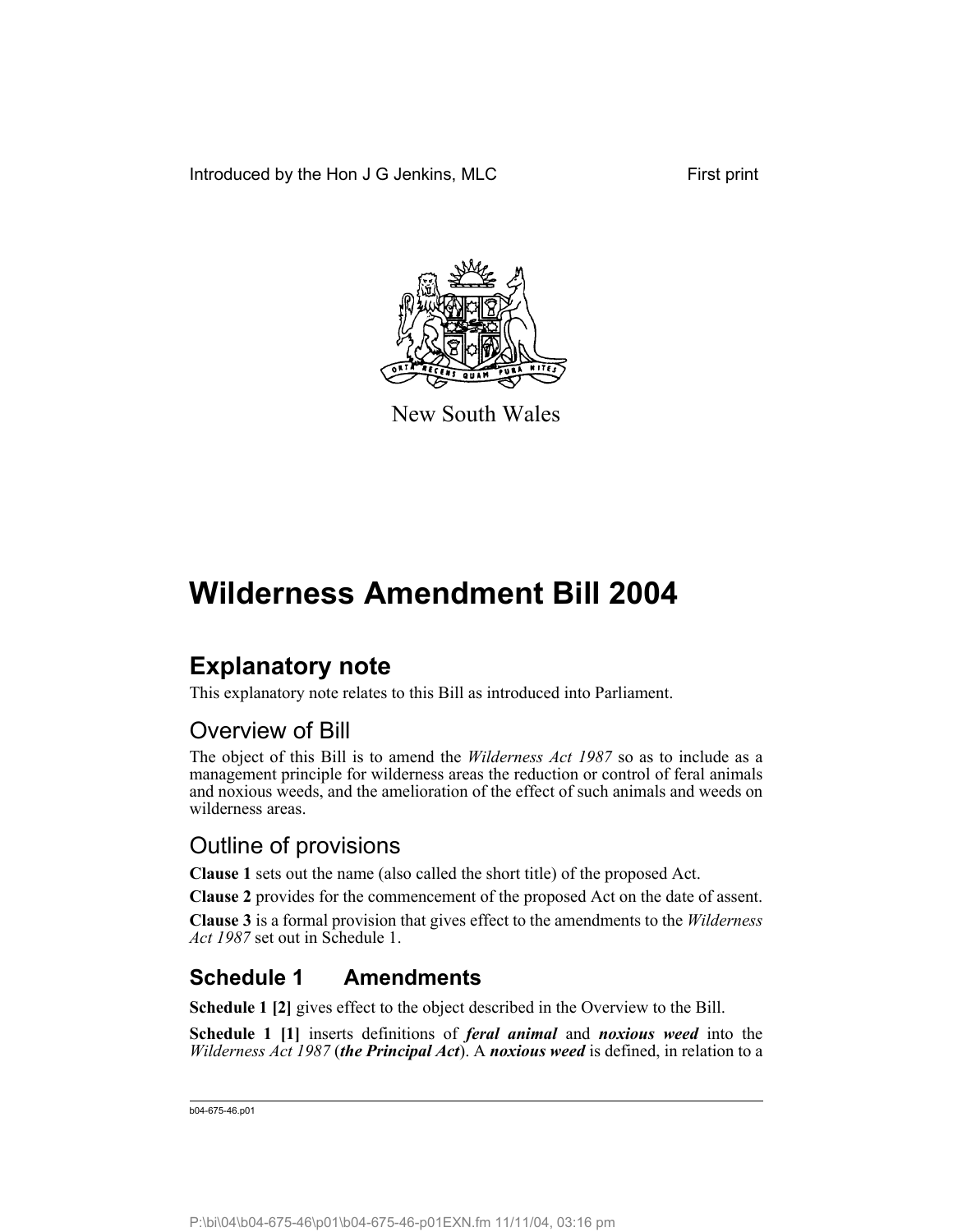Explanatory note

wilderness area, as a plant declared to be a noxious weed in respect of the State, or the part of the State in which the wilderness area is located, under the *Noxious Weeds Act 1993*. A *feral animal* is defined as a pig, dog (other than a dingo), cat, goat, rabbit, hare or fox living in the wild.

**Schedule 1 [3]** provides that the new management principle is in addition to, and does not detract from, any obligations to control noxious weeds under the *Noxious Weeds Act 1993*.

**Schedule 1 [4]** inserts transitional provisions that deal with existing wilderness protection agreements entered into under the Principal Act, conservation agreements entered into under the *National Parks and Wildlife Act 1974* relating to wilderness areas and plans of management for wilderness areas prepared under either Act.

The provisions require the Minister administering the *Wilderness Act 1987* or the *National Parks and Wildlife Act 1974* to review existing agreements to determine whether they are consistent with the new management principle. If an agreement is not consistent, the Minister is to use his or her best endeavours to reach an agreement with the other party or parties to vary the agreement to make it consistent with the new management principle.

The transitional provisions also require the Director-General of the Department of Environment and Conservation to review plans of management for wilderness areas made under the *Wilderness Act 1987* or the *National Parks and Wildlife Act 1974* to determine if the plans are consistent with the new management principle. If a plan is not consistent, the Director-General is to make recommendations about necessary changes to the relevant Minister. The Minister may amend or alter a plan of management in accordance with the procedures set out in the relevant Act (which include obtaining the consent of the other party to a wilderness protection agreement or the owner of land subject to a conservation agreement).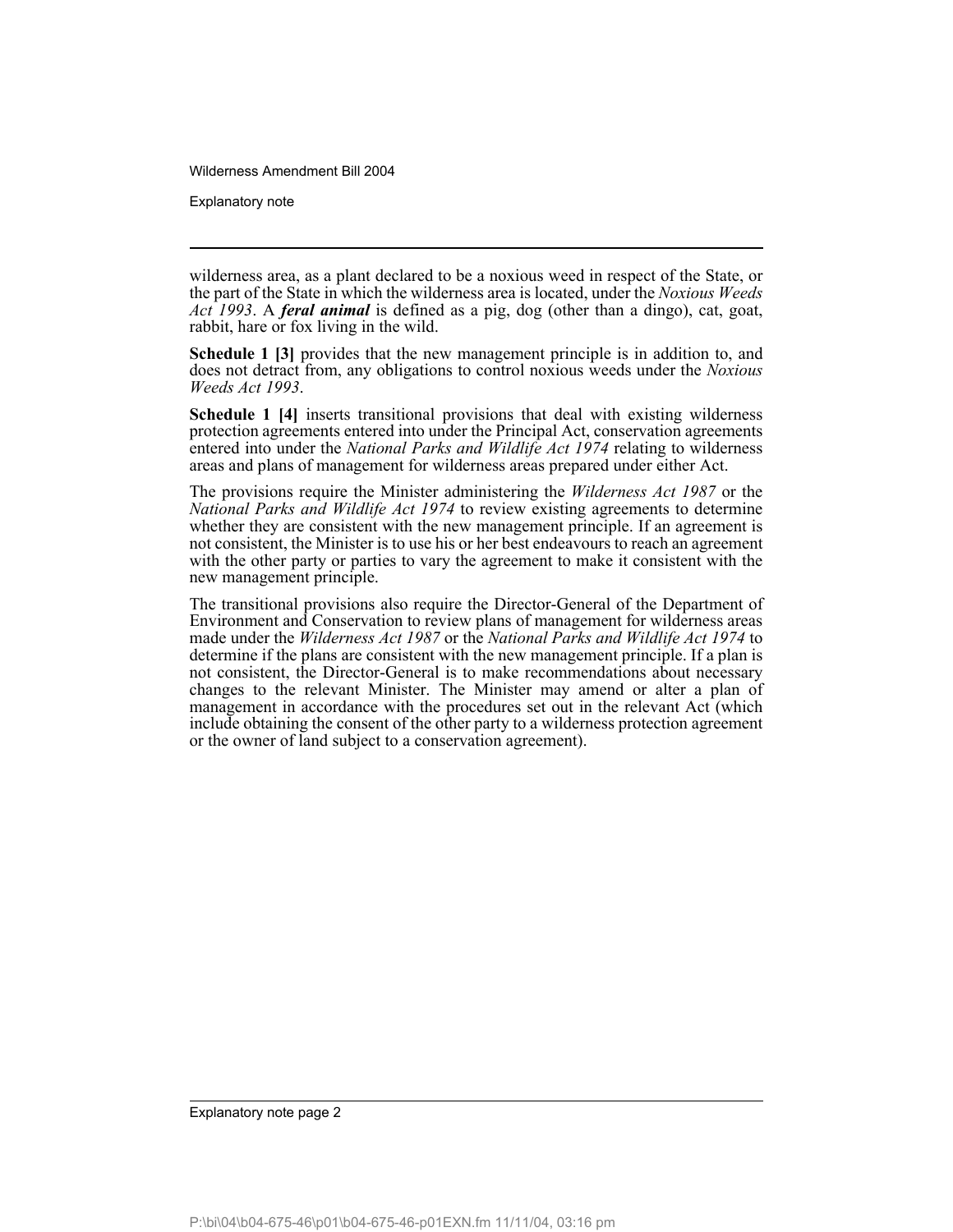Introduced by the Hon J G Jenkins, MLC First print



New South Wales

# **Wilderness Amendment Bill 2004**

## **Contents**

|   |                                         | Page |
|---|-----------------------------------------|------|
|   | Name of Act                             |      |
|   | 2 Commencement                          |      |
| 3 | Amendment of Wilderness Act 1987 No 196 |      |
|   | Schedule 1 Amendments                   |      |

b04-675-46.p01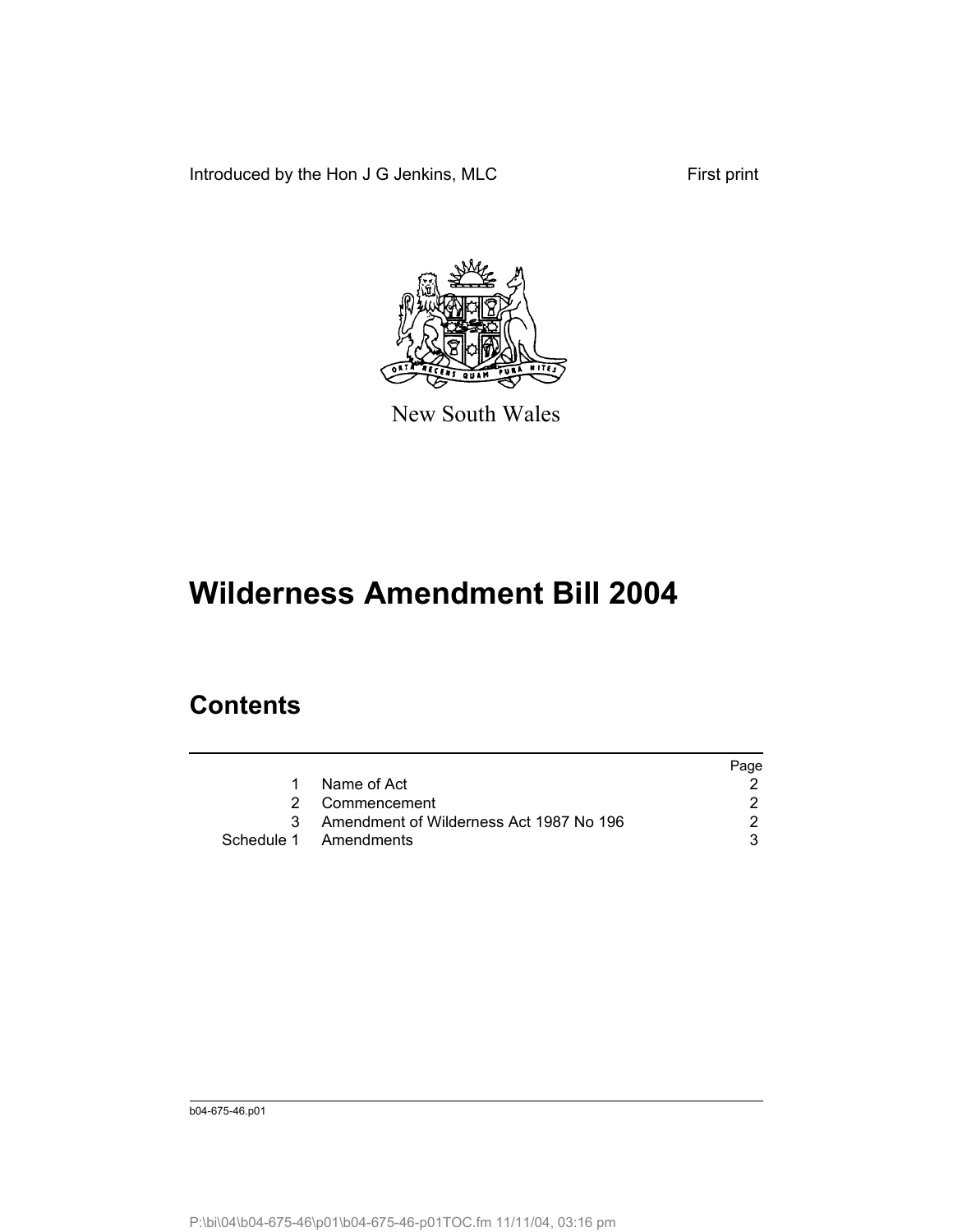**Contents** 

Page

Contents page 2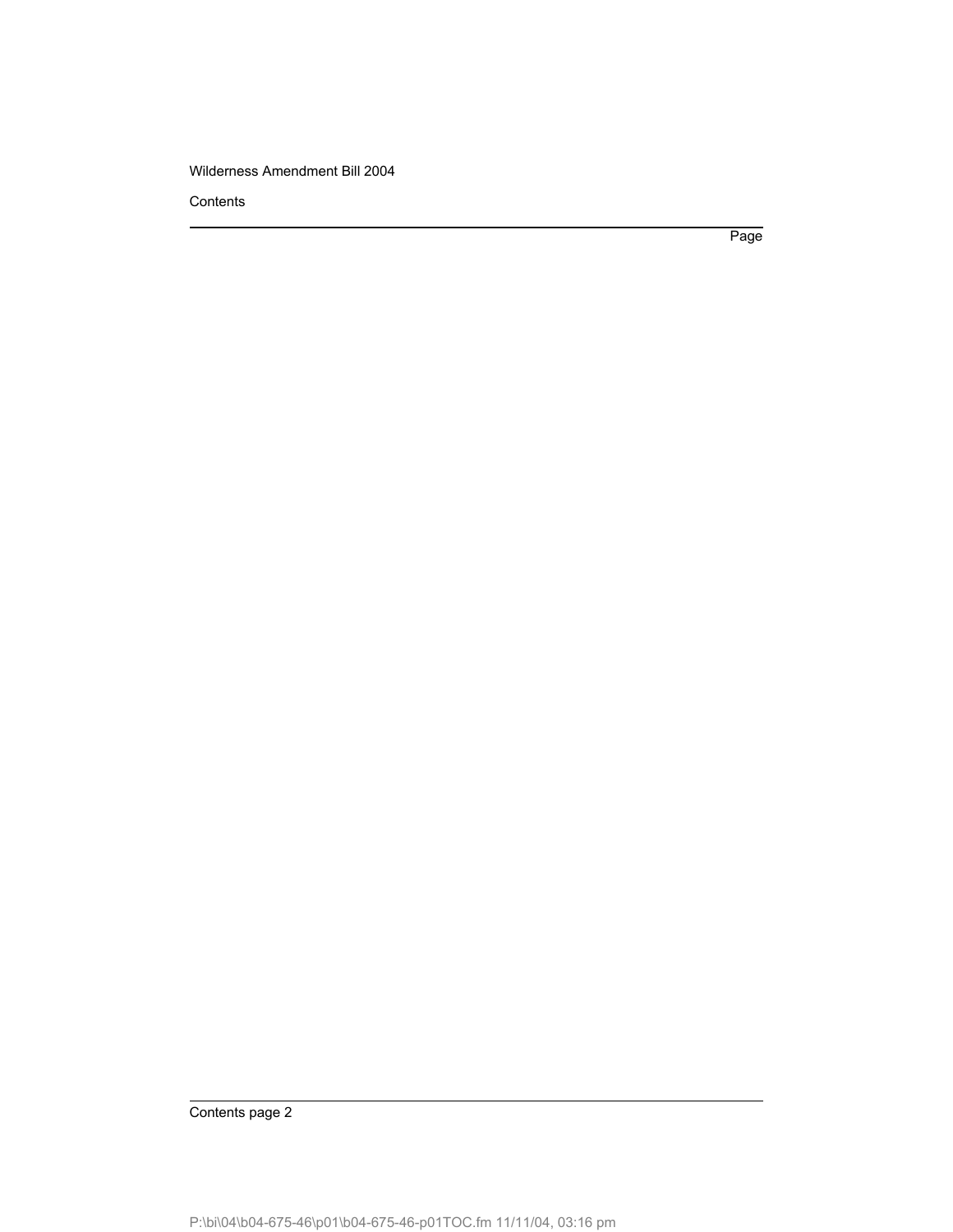

New South Wales

# **Wilderness Amendment Bill 2004**

No , 2004

### **A Bill for**

An Act to amend the *Wilderness Act 1987* with respect to the control and management of feral animals and noxious weeds in wilderness areas; and for other purposes.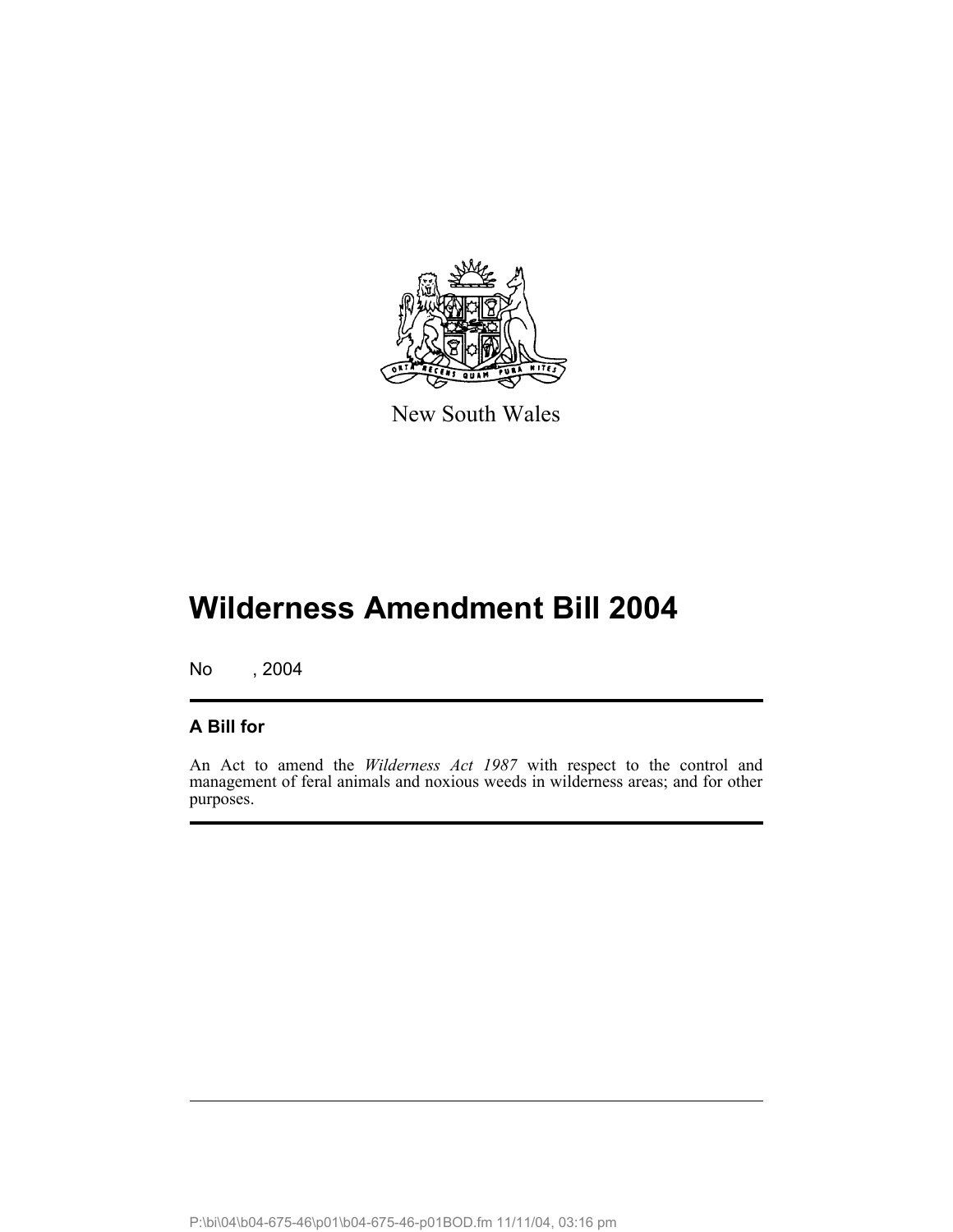Clause 1 Wilderness Amendment Bill 2004

<span id="page-5-1"></span><span id="page-5-0"></span>

| The Legislature of New South Wales enacts: |                                                                     |                |
|--------------------------------------------|---------------------------------------------------------------------|----------------|
|                                            | Name of Act                                                         | 2              |
|                                            | This Act is the <i>Wilderness Amendment Act 2004</i> .              | 3              |
|                                            | Commencement                                                        | 4              |
|                                            | This Act commences on the date of assent.                           | 5              |
| 3                                          | Amendment of Wilderness Act 1987 No 196                             | 6              |
|                                            | The <i>Wilderness Act 1987</i> is amended as set out in Schedule 1. | $\overline{7}$ |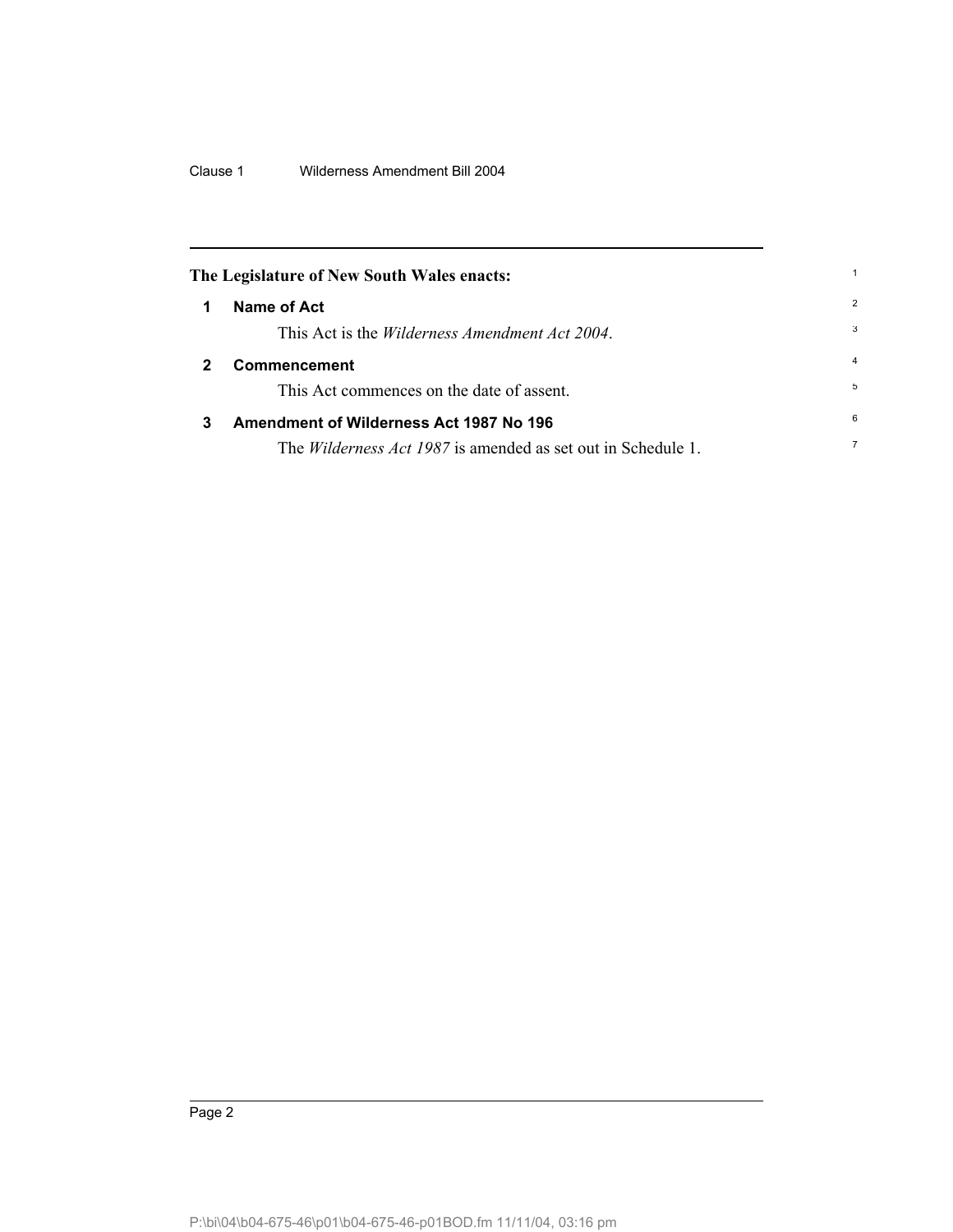Amendments Schedule 1

1

2

## <span id="page-6-0"></span>**Schedule 1 Amendments**

|       |                                                                                       |                              | (Section 3)                                                                                                                                                                                                                               | $\overline{2}$       |
|-------|---------------------------------------------------------------------------------------|------------------------------|-------------------------------------------------------------------------------------------------------------------------------------------------------------------------------------------------------------------------------------------|----------------------|
| [1]   |                                                                                       | <b>Section 2 Definitions</b> |                                                                                                                                                                                                                                           | 3                    |
|       | Insert in alphabetical order in section $2(1)$ :                                      |                              |                                                                                                                                                                                                                                           | $\overline{4}$       |
|       | <i>feral animal</i> means any of the following animals that is living in<br>the wild: |                              |                                                                                                                                                                                                                                           | 5<br>6               |
|       |                                                                                       | (a)                          | pig,                                                                                                                                                                                                                                      | $\overline{7}$       |
|       |                                                                                       | (b)                          | dog (other than dingo),                                                                                                                                                                                                                   | 8                    |
|       |                                                                                       | (c)                          | cat,                                                                                                                                                                                                                                      | 9                    |
|       |                                                                                       | (d)                          | goat,                                                                                                                                                                                                                                     | 10                   |
|       |                                                                                       | (e)                          | rabbit,                                                                                                                                                                                                                                   | 11                   |
|       |                                                                                       | (f)                          | hare,                                                                                                                                                                                                                                     | 12                   |
|       |                                                                                       | (g)                          | fox.                                                                                                                                                                                                                                      | 13                   |
|       |                                                                                       |                              | <i>noxious weed</i> , in relation to a wilderness area, means a plant<br>declared to be a noxious weed in respect of the State, or the part<br>of the State in which the wilderness area is located, under the<br>Noxious Weeds Act 1993. | 14<br>15<br>16<br>17 |
| $[2]$ |                                                                                       |                              | Section 9 Management principles for wilderness areas                                                                                                                                                                                      | 18                   |
|       | Insert at the end of section $9$ (c):                                                 |                              |                                                                                                                                                                                                                                           |                      |
|       |                                                                                       |                              | , and                                                                                                                                                                                                                                     | 20                   |
|       |                                                                                       | (d)                          | to protect native plant and animal communities by<br>reducing or controlling the presence of noxious weeds and<br>feral animals in the area and ameliorating the effects of<br>such weeds and animals on the area.                        | 21<br>22<br>23<br>24 |
| $[3]$ | <b>Section 25A</b>                                                                    |                              |                                                                                                                                                                                                                                           | 25                   |
|       | Insert after section 25:                                                              |                              |                                                                                                                                                                                                                                           | 26                   |
|       | 25A<br><b>Relationship of Act to Noxious Weeds Act 1993</b>                           |                              |                                                                                                                                                                                                                                           | 27                   |
|       |                                                                                       |                              | Section 9 (d) of this Act is in addition to, and does not detract<br>from, the operation of the <i>Noxious Weeds Act 1993</i> .                                                                                                           | 28<br>29             |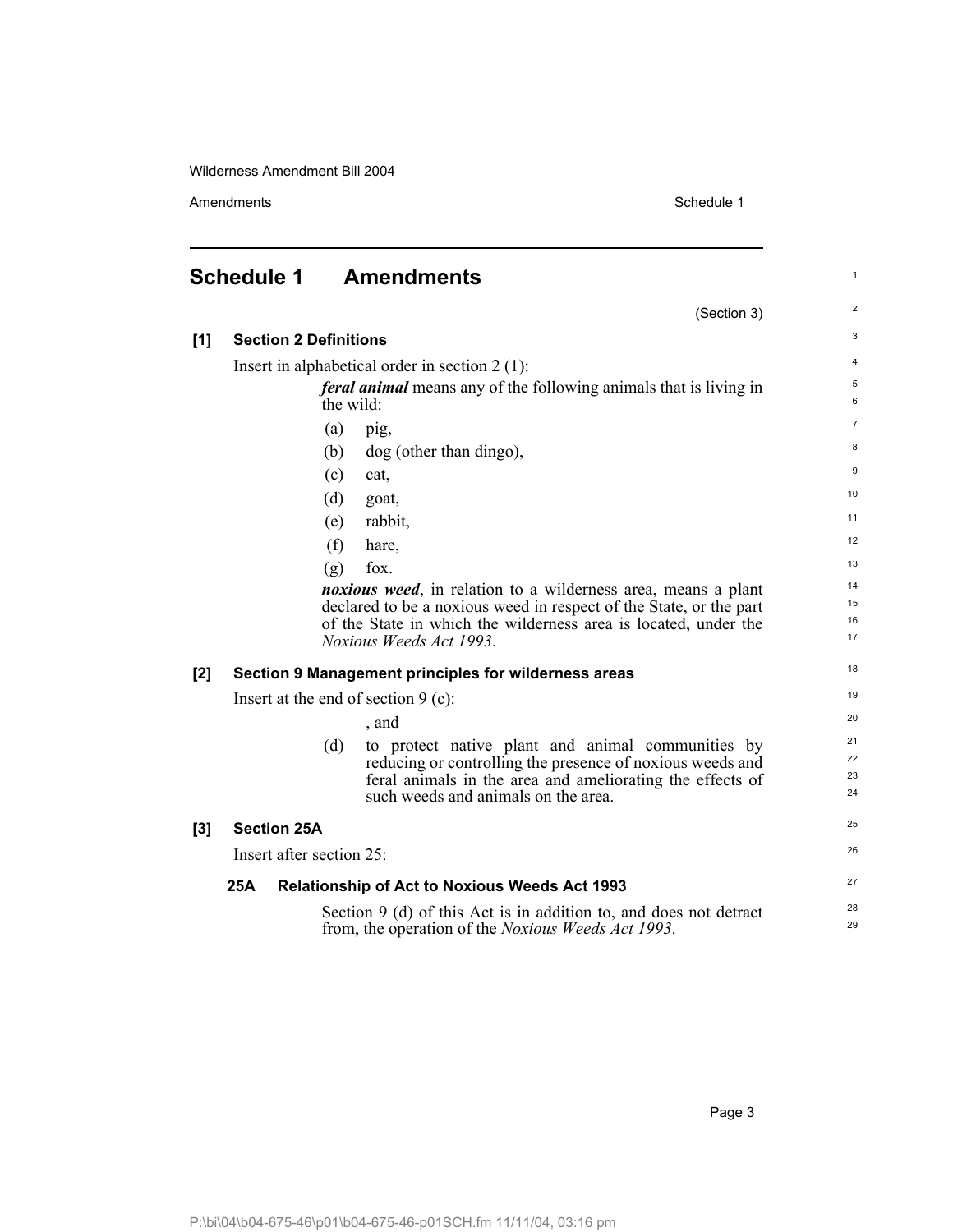Schedule 1 Amendments

### **[4] Sections 31 and 32**

Insert after section 30:

#### **31 Transitional provision—wilderness protection agreements and plans of management under this Act**

(1) In this section, *new management principle* means the principle set out in section 9 (d), as inserted by the *Wilderness Amendment Act 2004*.

1  $\overline{2}$ 

- (2) The new management principle does not affect the validity of a wilderness protection agreement that was entered into, or a plan of management that was made under this Act, before the amendment of section 9 by the *Wilderness Amendment Act 2004*.
- (3) The Minister is to review any wilderness protection agreement entered into by the Minister that is in force at the commencement of this section to determine whether the terms of the agreement are consistent with the new management principle.
- (4) The Director is to:
	- (a) review any plan of management made under this Act for land subject to a wilderness protection agreement that is in force at the commencement of this section to determine whether the terms of the plan are consistent with the new management principle, and
	- (b) if the Director determines that a plan of management is not consistent with the new management principle, develop recommendations about the alterations or amendments that are necessary for the plan to become consistent with the new management principle, and
	- (c) submit those recommendations to the Minister.
- (5) The reviews referred to in subsections (3) and (4) are to be undertaken as soon as possible after the commencement of this section.
- (6) If the Minister determines that a wilderness protection agreement is not consistent with the new management principle, the Minister is to use his or her best endeavours to enter into an agreement to vary that agreement, in accordance with this Act, to the extent necessary for that agreement to become consistent with the new management principle.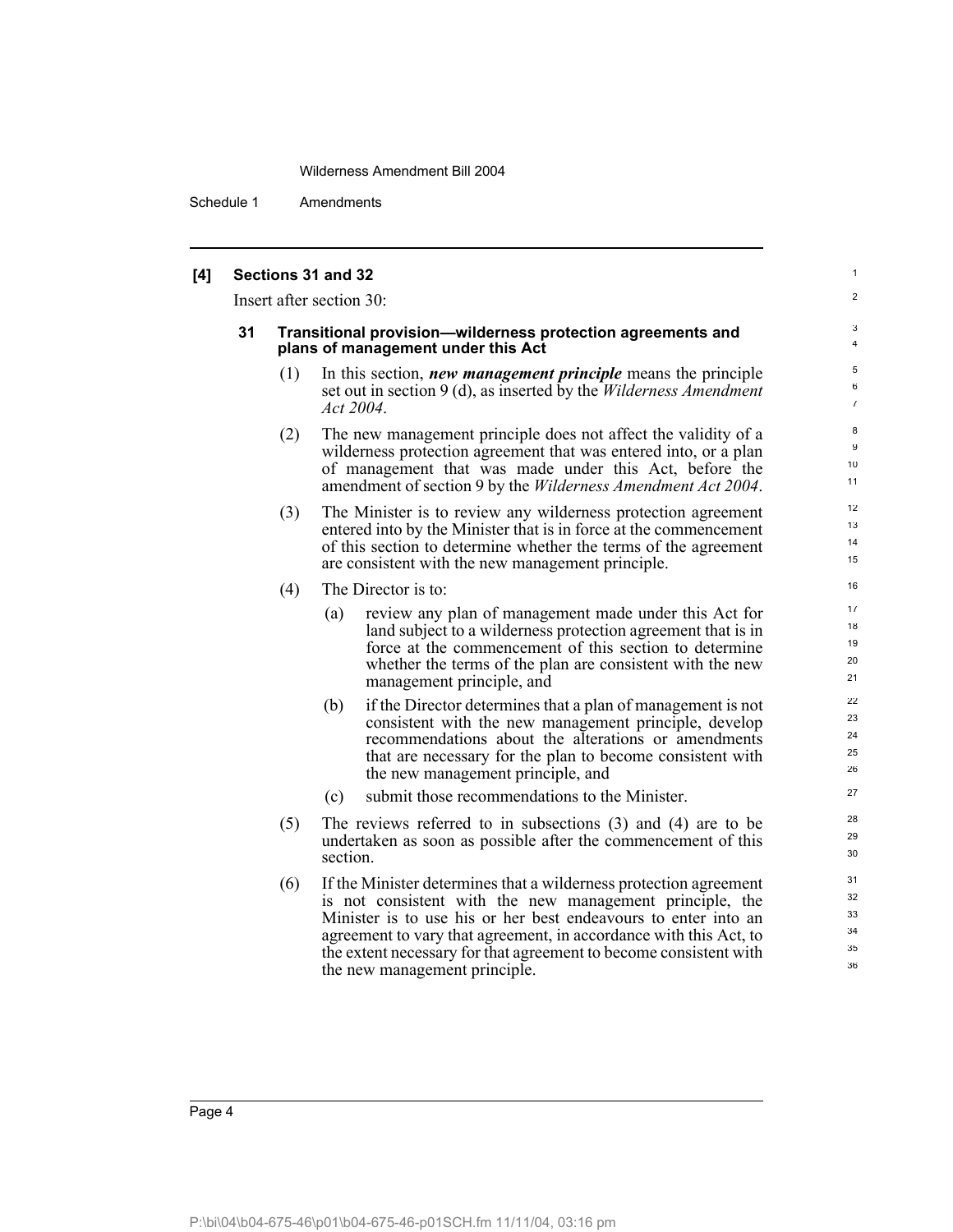Amendments **Amendments** Schedule 1

(7) If the Director, following a review under subsection (4), recommends alterations or amendments to a plan of management made under this Act in order to make the plan consistent with the new management principle, the Minister may alter or amend the plan in accordance with section 18 (5) and (6).

### **32 Transitional provision—conservation agreements and plans of management under the National Parks and Wildlife Act 1974**

(1) In this section:

*Director-General* has the same meaning as in the *National Parks and Wildlife Act 1974*.

*Minister* means the Minister administering the *National Parks and Wildlife Act 1974*.

*new management principle* has the same meaning as in section 31.

- (2) The new management principle does not affect the validity of a conservation agreement that was entered into, or a plan of management that was made, under the *National Parks and Wildlife Act 1974* before the amendment of section 9 of this Act by the *Wilderness Amendment Act 2004*.
- (3) The Minister is to review any conservation agreement entered into by the Minister (whether or not the Nature Conservation Trust of New South Wales is a party to the agreement) relating to a wilderness area that is in force at the commencement of this section to determine whether the terms of the agreement are consistent with the new management principle.
- (4) The Director-General is to:
	- (a) review any plan of management made under the *National Parks and Wildlife Act 1974* relating to a wilderness area that is in force at the commencement of this section to determine whether the terms of the plan are consistent with the new management principle, and
	- (b) if the Director-General determines that a plan of management is not consistent with the new management principle, develop recommendations about the alterations or amendments that are necessary for the plan to become consistent with the new management principle, and
	- (c) submit those recommendations to the Minister.
- (5) The reviews referred to in subsections (3) and (4) are to be undertaken as soon as possible after the commencement of this section.